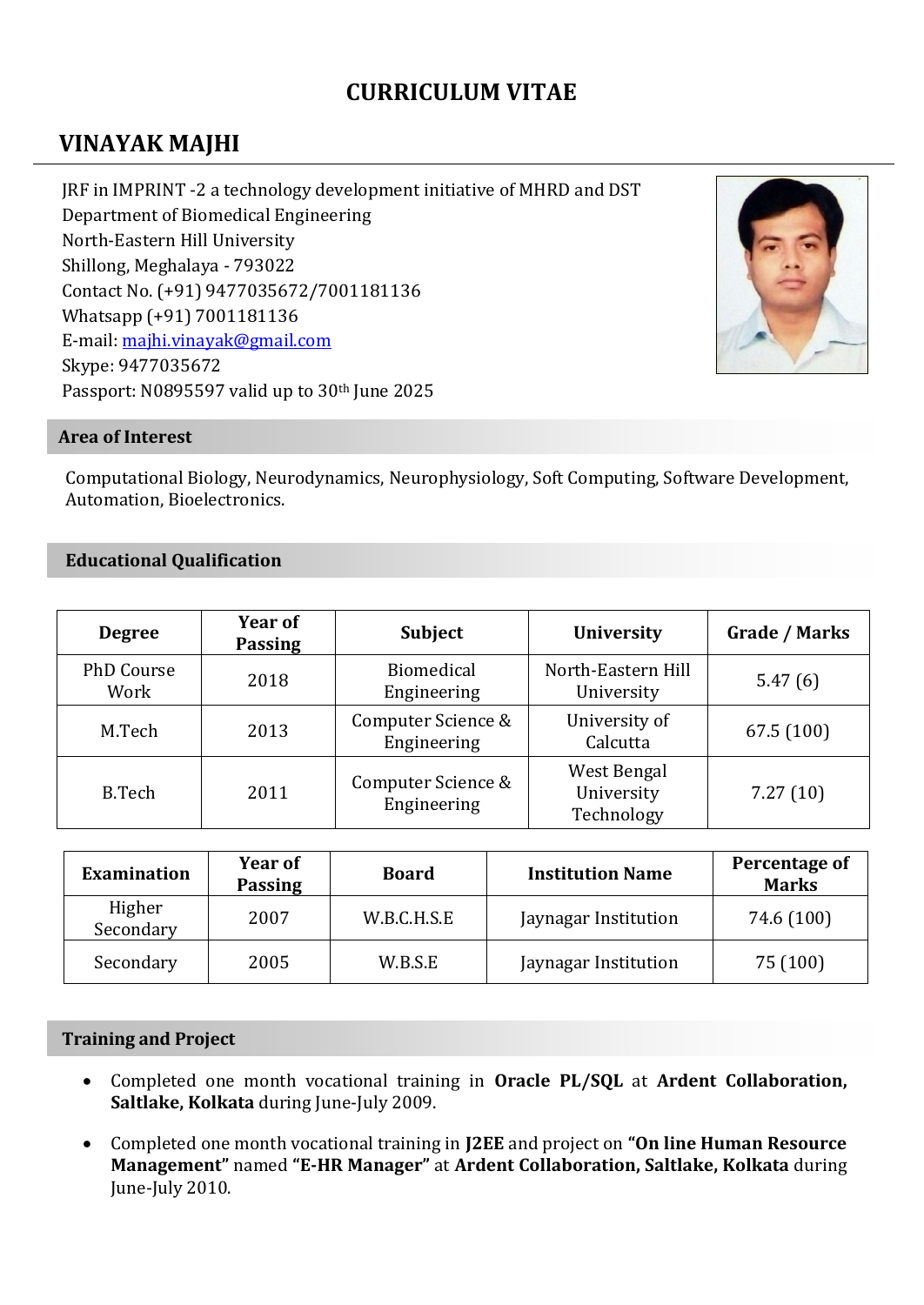### **Subject of Interest**

• **Subject:** Database Management System, Analog & Digital Electronics, Data Structure, Biomedical Instrumentation, Bioelectronics, Software Engineering

# • **Technical Skill:**

| Language                     | C, C#, JAVA, WPF, HTML, CSS, Java Script                                                                |
|------------------------------|---------------------------------------------------------------------------------------------------------|
| Framework                    | .NET, J2EE, Bootstrap                                                                                   |
| Database                     | Oracle, MySQL, MSSQL, MS Access                                                                         |
| Development Tools            | Visual Studio, Adobe Dreamweaver                                                                        |
| Web Server                   | IIS, Apache Tomcat                                                                                      |
| Reporting                    | <b>Crystal Report</b>                                                                                   |
| Micro Controller Programming | Arduino, RaspberryPi                                                                                    |
| <b>Others</b>                | Avid Liquid, Adobe Photoshop, Adobe<br>Premier Pro, Adobe After Effect, MS Office,<br>Sony Sound Froge. |

#### **Patents**

- 1. **Granted:** 4th November 2020, "Interactive Gaming Device for Cerebral Palsy Intervention, Treatment and Management And Its Method Thereof" (Patent number: 2020102546, Australia Innovation Patent)
- 2. **Granted:** 6th January 2021, "A Method and an Automatic Device for Disinfecting Books Using Heat and Ultraviolet Rays" (Patent number: 2020103336, Australia Innovation Patent)
- 3. **Granted:** 8th April 2021, "Tremor Identification Device for Parkinson's Disease" (Patent No: 364299, Indian Patent)
- 4. **Published:** 15th May 2020, "Automated Vehicle Accident and Theft Prevention Device" (Application No: 201931019856, Indian Patent)
- 5. **Published:** 22nd May 2020, "Cost Effective and Non-Contact Digital Thermometer" (Application No: 202031015705, Indian Patent)
- 6. **Published:** 19th October 2020, "A METHOD AND AN AUTOMATIC DEVICE FOR DISINFECTING BOOKS USING HEAT AND ULTRAVIOLET RAYS" (Application No: 202031045548, Indian Patent)
- 7. **Applied:** 4th March 2020, "Automatic interactive device for identification, measurement and correction of speech sound disorder" (Application No: 202031009337, Indian Patent)

# **Projects**

- **"Auto controlled Library Book Sanitizing Machine for COVID-19 Situation"** (Ongoing)
- **"Cost Effective and Non-Contact Digital Thermometer for COVID-19"** (Completed)
- **"Designing of Mobile Medical Unit (MMU) Device"** (Completed)
- **"Automated Vehicle Accident Prevention System"** (Completed)
- **"Development of an Mobile Application for SOT Information Communication"** (Completed, Supervised**)**
- **Design and Development of Speech Interactive Library.** (M.Tech).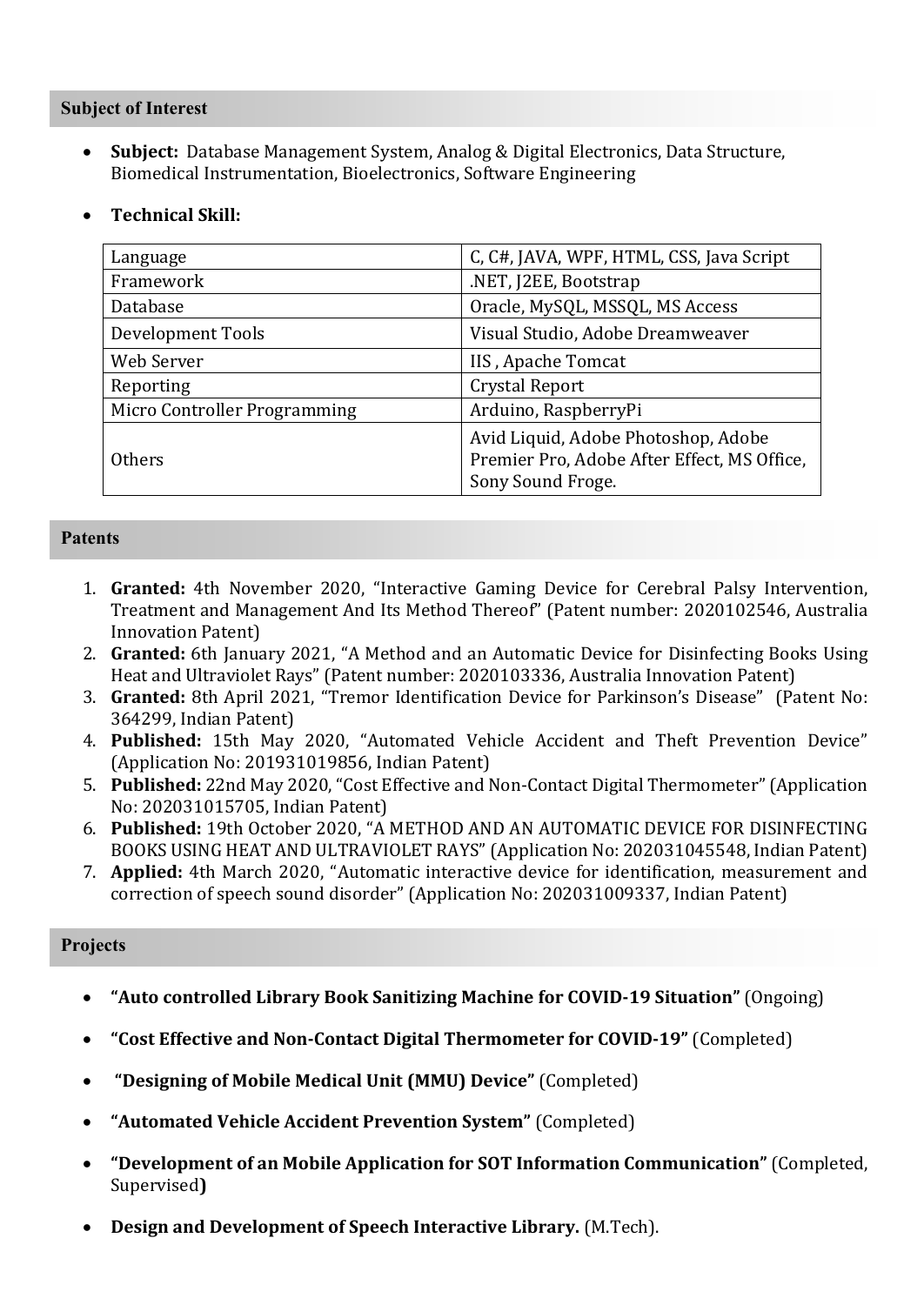• **Comparison of Available Technique for Removing Skew in Network Multimedia Communication.** (B.Tech)

#### **Membership**

- Student member of IEEE, (Membership No. 94223969)
- Student member of The **International Society for Neurochemistry**, India (ID No. 23936)
- Student member of **Asia Pacific Society for Neurochemistry**. (ID No. 17-3-IND-S30)
- Student Member of **AICTE Institutional Innovation Council**, North-Eastern Hill University
- Student Member of **Design and Innovation Centre**, North-Eastern Hill University.

#### **Employment Teaching and Research**

- Research fellow in the Department of Biomedical Engineering, North- Eastern Hill University, Shillong, Meghalaya (August, 2017 to Present)
- Guest Faculty of B. Tech Biomedical Engineering Department in North Eastern Hill University (Aug, 2018 to Nov, 2018)
- Centre In-charge and COPA Instructor of Mandirbazar Govt. ITI, PPP with Orion Edutech Pvt. Ltd. (July 2016 to December 2016)
- Founder of **Blugrape Software Services**, South 24 Parganas (MSME Registered Software Development Organization)
- Software Developer in the association with Anglo Swiss Watch Co. (August 2013 to March 2017)

# **Industrial Working Experience**

- Attendance Monitoring Software of **Hindustan Aeronautics Limited Barrackpore** for Anglo-Swiss Watch Co**.**
- 100 Users Capacity Biometric Door Lock System of **National Jute Manufactures Corporation Ltd.** for Anglo-Swiss Watch Co.
- MIS Software for Multi User Attendance Report of **SAIL Meghahatuburu** for Anglo-Swiss Watch Co.
- Attendance Data Download Upgradation and Device Management Software (for Unlimited Employee Count) of **Heritage Institute of Technology** for Anglo-Swiss Watch Co**.**
- Attendance Management Software for **Palsons Derma Pvt. Ltd** for Anglo-Swiss Watch Co.
- Automatic Mail Alert for Addition, Alteration, Deletion in Attendance Database **of Texmaco Rail and Engineering Limited for Anglo-Swiss Watch Co.**

**Award and Achievements**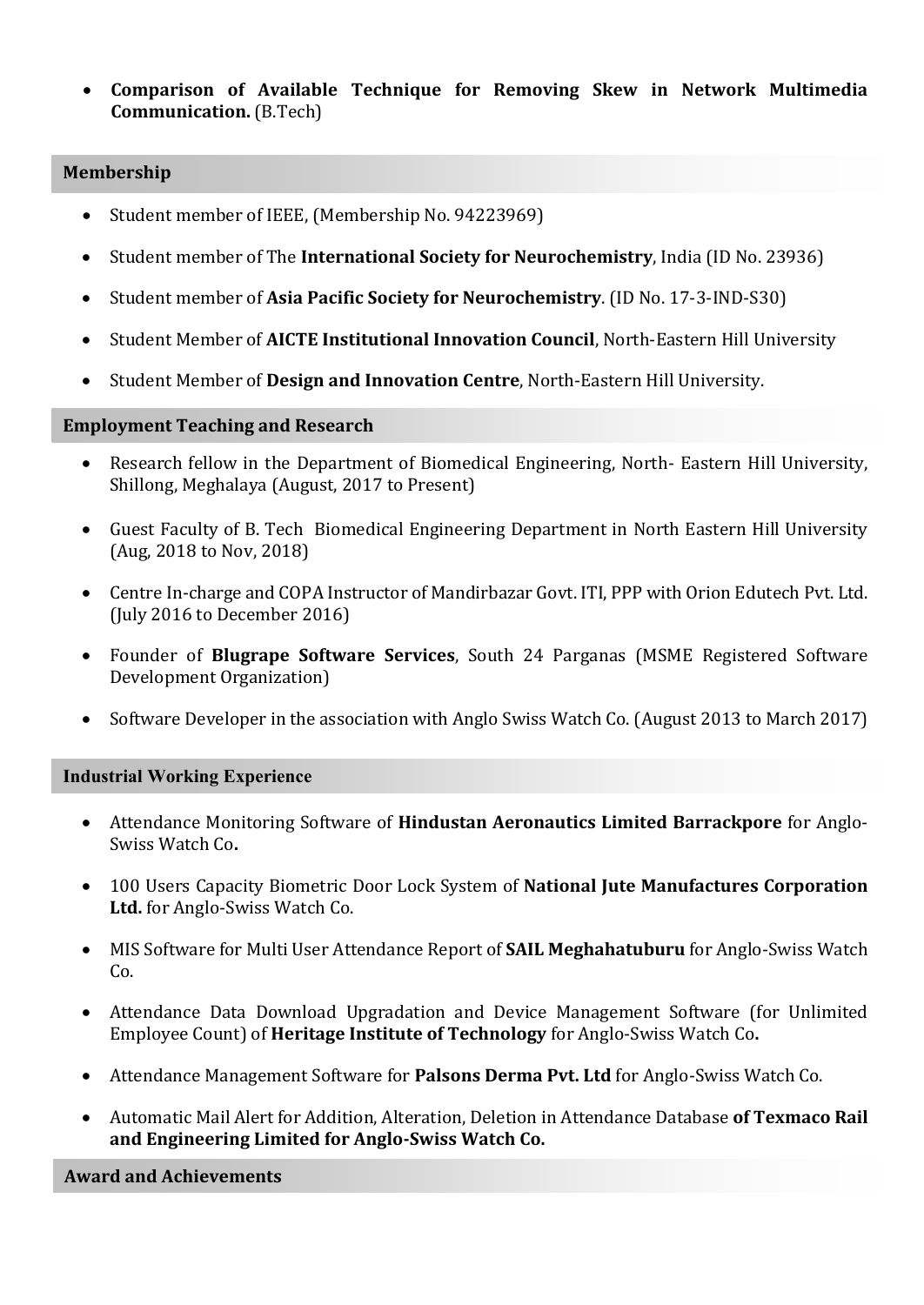| Name of awards                         | <b>Title</b>                              | <b>Award Authority</b> | Year |
|----------------------------------------|-------------------------------------------|------------------------|------|
| <b>IBRO Best Logo</b><br>Contest Award | 10TH IBRO WORLD<br><b>CONGRESS, Korea</b> | <b>IBRO</b>            | 2018 |

### **Conference Paper**

- **Vinayak Majhi**, Sudip Paul, Goutam Saha, Jitendra Kumar Verma "Sensor based detection of parkinson's disease motor symptoms" IEEE The International Conference on Computational Performance Evaluation (ComPE-2020)
- Angana Saikia, **Vinayak Majhi**, Masaraf Hussain, Amit Ranjan Barua, Sudip Paul "Machine learning based diagnostic system for early detection of Parkinson's disease" IEEE The International Conference on Computational Performance Evaluation (ComPE-2020)
- **Vinayak Majhi,** Sudip Paul, Rachna Jain, "Bioinformatics in Healthcare System", IEEE Amity International Conference on Artificial Intelligence (AICAI'2019), Amity University Dubai (Accepted)
- Vinay Kumar Pandey**, Vinayak Majhi**, Sudip Paul, "Design of Optimized NAND and NOR circuits for reduction in Power Dissipation in Renewable Energy Harvesting Hardware", International Conference on Advanced Materials for Energy Science and Technology, Shillong 2019
- Vinay Kumar Pandey, Divakar Tamang, **Vinayak Majhi**, Sudip Paul, "Sub-threshold: A Design Technique for Ultra-Low Power Operation", NCETACS, St. Anthony's College, Shillong, 2018.
- Vinay Kumar Pandey, Angana Saikia, **Vinayak Majhi**, Sudip Paul. "Clinical Intervention of Cerebral Palsy", 5th Cognition workshop, IISc, Bengluru, 2018.
- Vinay Kumar Pandey, Angana Saikia, **Vinayak Majhi**, Sudip Paul. "Procedure and Protocol to Predict Developmental Dysarthria in Early Stage", IBRO School, AIIMS New Delhi, 2018.

#### **Journal Publication**

- **Vinayak Majhi**, Sudip Paul, Goutam Saha. "Symptomatic Review of Parkinson's Disease". Biomedical and Pharmacology Journal (BPJ). (2020)
- **Vinayak Majhi**, Angana Saikia, Amitava Datta, Aseem Sinha, Sudip Paul."Comprehensive Review on Deep Learning for Neuronal Disorders: Applications of Deep Learning", International Journal of Natural Computing Research. (2020).
- Angana Saikia, **Vinayak Majhi**, Masaraf Hussain, Sudip Paul "A Systematic review on Application based Parkinson's disease Detection Systems" International Journal on Emerging Technologies (2019)
- Vinay Kumar Pandey, Divakar Tamang, **Vinayak Majhi**, Sudip Paul. "Sub-threshold: A Design Technique for Ultra-Low Power Operation", Journal of Advance Database Management and System, Vol. 6 (1). (Under Review 2018)

#### **Book Chapter**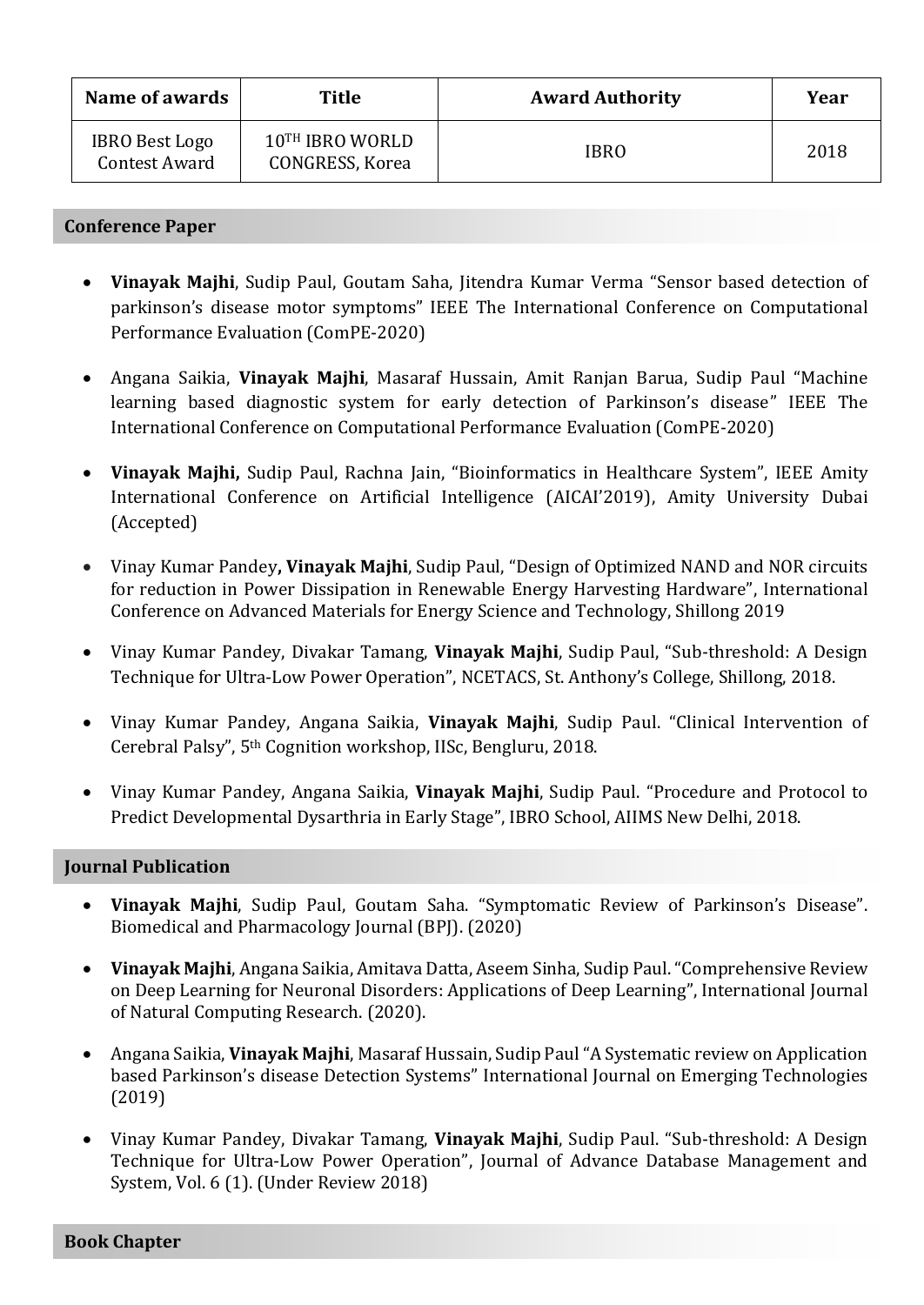- **Vinayak Majhi**, Sudip Paul. Artificial Intelligence in Bioinformatics "Advances in Computational Intelligence Techniques" pp 177-190, (2020)
- **Vinayak Majhi**, Sudip Paul. Application of Content-Based Image Retrieval in Medical Image Acquisition. "Challenges and Applications for Implementing Machine Learning in Computer Vision", IGI Global, (2019).
- Angana Saikia, **Vinayak Majhi**, Masaraf Hussain, Sudip Paul. Tremor identification using machine learning in Parkinson's disease, "Early Detection of Neurological Disorders Using Machine Learning systems", (2019).
- **Vinayak Majhi**, Bishnu Choudhury, Sudip Paul. Prevention and treatment of Alzheimer's disease in the light of Ayurveda. "Alternative medicine for Alzheimer disorder", Taylor & Francis (CRC Press), USA. (Accepted, 2018).

# **Magazine Publication**

• Vinay Kumar Pandey**, Vinayak Majhi**, Sudip Paul, "Yoga: A new paradigm for human well-being and regenerative medicine" Eastern Panorama, 2018.

#### **Workshop Attended**

- Five days AICTE Training And Learning (ATAL) Academy Workshop on **Robotics for Healthcare** Organized by Department of Biomedical Engineering, NEHU.
- Five days AICTE Training And Learning (ATAL) Academy Workshop on **Artificial Intelligence**  Organized by Department of Electronics and Communication Engineering, NEHU.
- Five days AICTE Training And Learning (ATAL) Academy Workshop on **3D Printing** Organized by Department of Biomedical Engineering, NEHU
- Two days workshop on **Virtual Laboratory** Organized by Department of Biomedical Engineering, NEHU in collaboration with Indian Institute of Technology, Roorkee.
- One day Workshop on **Present Trends in Healthcare Technology** Organized by Department of Biomedical Engineering, NEHU in collaboration with National Institute of Electronics and Information Technology (NIELIT) Shillong.
- One day Workshop on **The use of Foldscope: Towards democratising science by providing 'microscope for everyone'** Organized by Department of Biomedical Engineering, NEHU.

#### **Extra Curricular Activities**

- Microcontroller Based Automatic Control Circuit Designing.
- Working as Video Editor Sound Designer in some Documentaries.

# **Language Proficiency**

• Bengali(read, write, speak), Hindi(read, speak), English(read, write, speak)